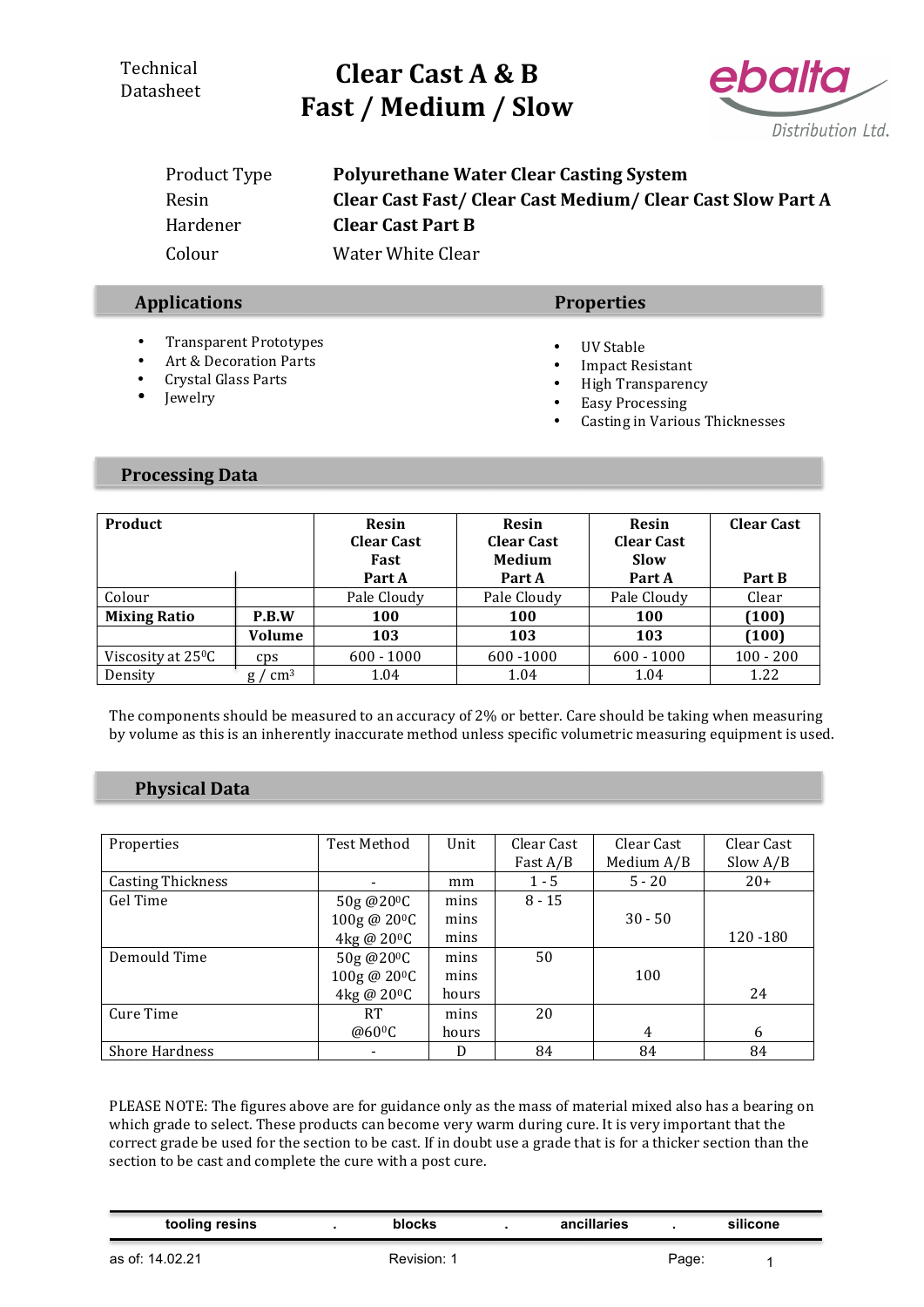Technical Datasheet

# **Clear Cast A & B** Fast / Medium / Slow



### **Sales Units (Packages)**

Units Resin Clear Cast Fast / Medium / Slow Part A 1.00 kg / 5.00 kg / 25.00 kg Hardener Clear Cast Part B 1.00 kg / 5.00 kg / 25.00 kg

## **Preparation of Components**

None of the components require preparation other than mixing prior to removal of any product from the containers. Any crystallisation of the Part B may be re-melted by warming to  $30^{\circ}$ C and allowing to cool again.

The components may be mixed and cast at room temperature and require no pre-warming prior to use. If the mould needs to be pre-warmed details will be given in the PREPARATION OF MOULDS section. If the product requires a post cure details will be given in the METHOD OF USE section.

## **Preparation of Moulds**

Moulds should be clean and dry and generally a good quality release agent should be used and allowed to dry fully. For details of suitable release agents please contact **ebalta** Distribution

Moulds should require no pre-warming, though if ambient conditions are particularly cold then warming to a temperature of  $15{\text -}25^{\circ}$ C will assist the cure of the material and avoid differential shrinkage between the core and the edges of the moulding. Be aware that cold temperatures will result in longer cure and demould times.

In addition metal moulds should be warmed to 20-30 $\degree$ C to avoid chilling the polyurethane in contact with the mould surface, as this will result in extended demould time and may cause differential shrinkage, and surface defect problems.

## **Method of Use**

### **Weighing**

The components should be weighed on equipment capable of an accuracy of  $\pm 2\%$  or better. The larger quantity (usually polyol or resin component) should be weighed into a vessel of sufficient capacity to accommodate the entire mix and allow room for mixing, and degassing if required.

All components should be weighed directly into the one vessel. Do not weigh each component into a separate vessel and then combine them, as this will not give the desired mix ratio due to losses and wastage in each container. In turn this will lead to cure problems such as incorrect cure time or hardness.

| tooling resins | blocks | ancillaries |  | silicone |  |
|----------------|--------|-------------|--|----------|--|
|----------------|--------|-------------|--|----------|--|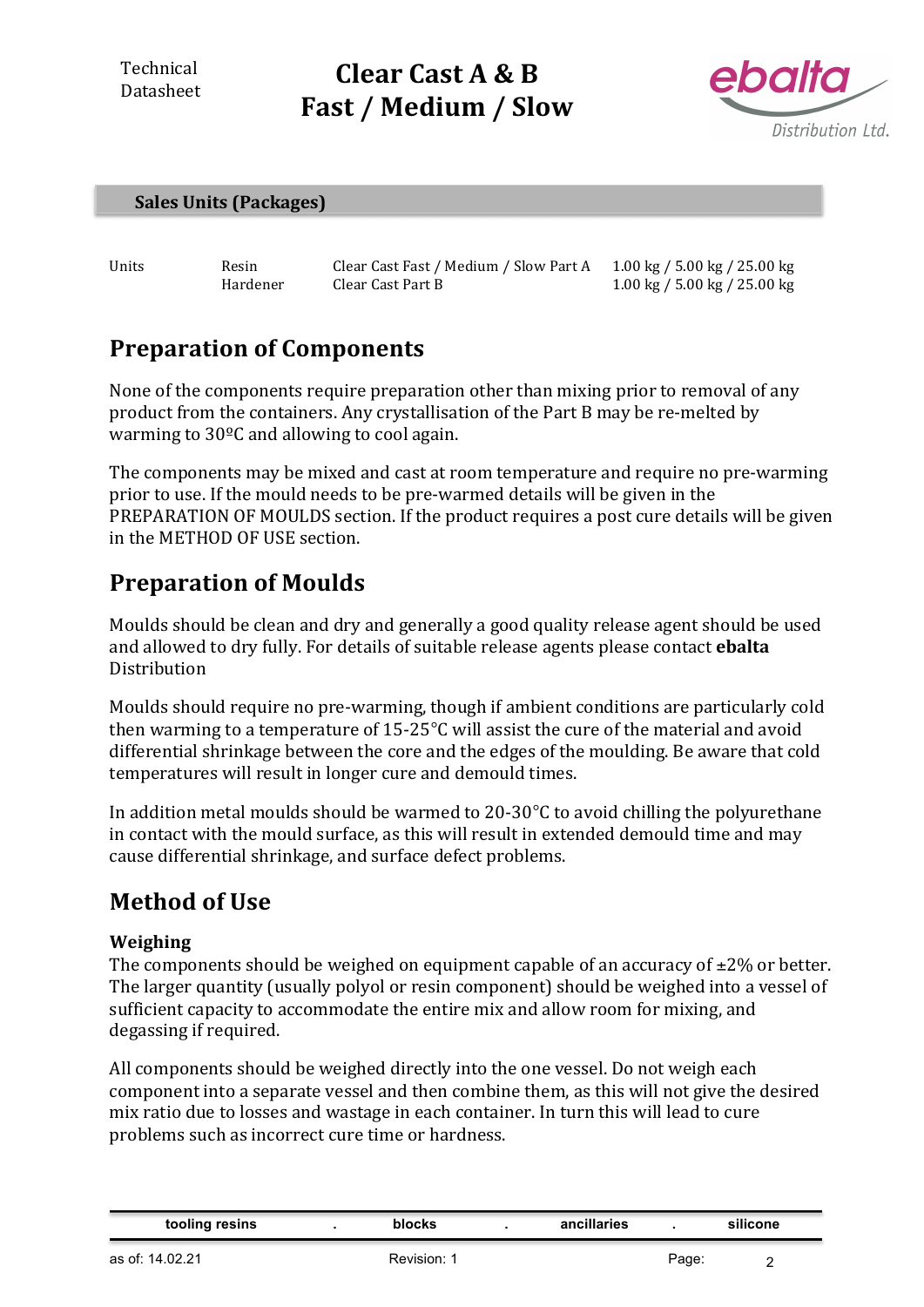# **Clear Cast A & B** Fast / Medium / Slow



### **Mixing**

The components should be mixed together thoroughly by hand use a flat blade such as a palette knife or with a liffy type mixer if using a drill. The mixing should be carried out with care to avoid the inclusion of air and also to ensure that material on the sides and bottom of the vessel is removed and mixed in.

Ideally the mix should be constantly mixed under a fixed agitator, but failing this should be mixed every 10 to 15 minutes until the product turns clear. Once clear the mixture can be degassed one final time before pouring. There is plenty of time for this after the material clears, approximately 40-60 minutes.

To avoid patches of unmixed components in the finished product the mixed material may then be transferred to a second container and mixed again.

### **Degassing**

If degassing is required it should be done immediately after mixing. It is important to remember that degassing is only possible if the material has a sufficiently long pot life or gel time to allow for mixing, degassing and pouring. In the case of RCC Fast, due to the relatively shot pot life and nature of the applications degassing is not normally required or practical. 

The degassing chamber should be large enough to accommodate the mixing vessel and the vacuum pump should ideally be able to create sufficient vacuum in the chamber to start degassing within one minute. Once the violent bubbling ceases degassing is complete for most applications, however for entirely bubble-free castings it is recommended that the product be mixed again and the degassing repeated to remove as much air as possible.

Please note that increasing the quantity of mix or working at higher ambient temperatures (e.g. in the summer) can reduce the pot life of the material. Where possible trials should be carried out to establish these parameters.

### **Pouring**

Care during pouring is essential to avoid entrapped air. Pour the material slowly allowing it to flow gently over the mould surface and to fill cavities and channels from the bottom up.

Take care not to scrape the sides of the mixing vessel to remove the last of the product. This very frequently results in streaks of under-mixed product in the finished casting, which can be clearly seen. A good practice is to transfer the mixed product into a second container, mix again and degas before pouring.

### **Post cure**

Clear Cast Fast will usually cure satisfactorily at ambient temperatures. Whilst the material can be de-moulded with care after about 1 hour, full strength and hardness will develop after 24 hours. 

Clear Cast Slow can benefit from a post cure, depending on the section cast, which increases the hardness and heat distortion temperature of the cured products. This is particularly important if the casting is to be polished. Posturing the materials for 4-6 hours at 60-80°C will usually be adequate, and is best carried out in the mould to avoid distortion.

| tooling resins | blocks | ancillaries | silicone |
|----------------|--------|-------------|----------|
|                |        |             |          |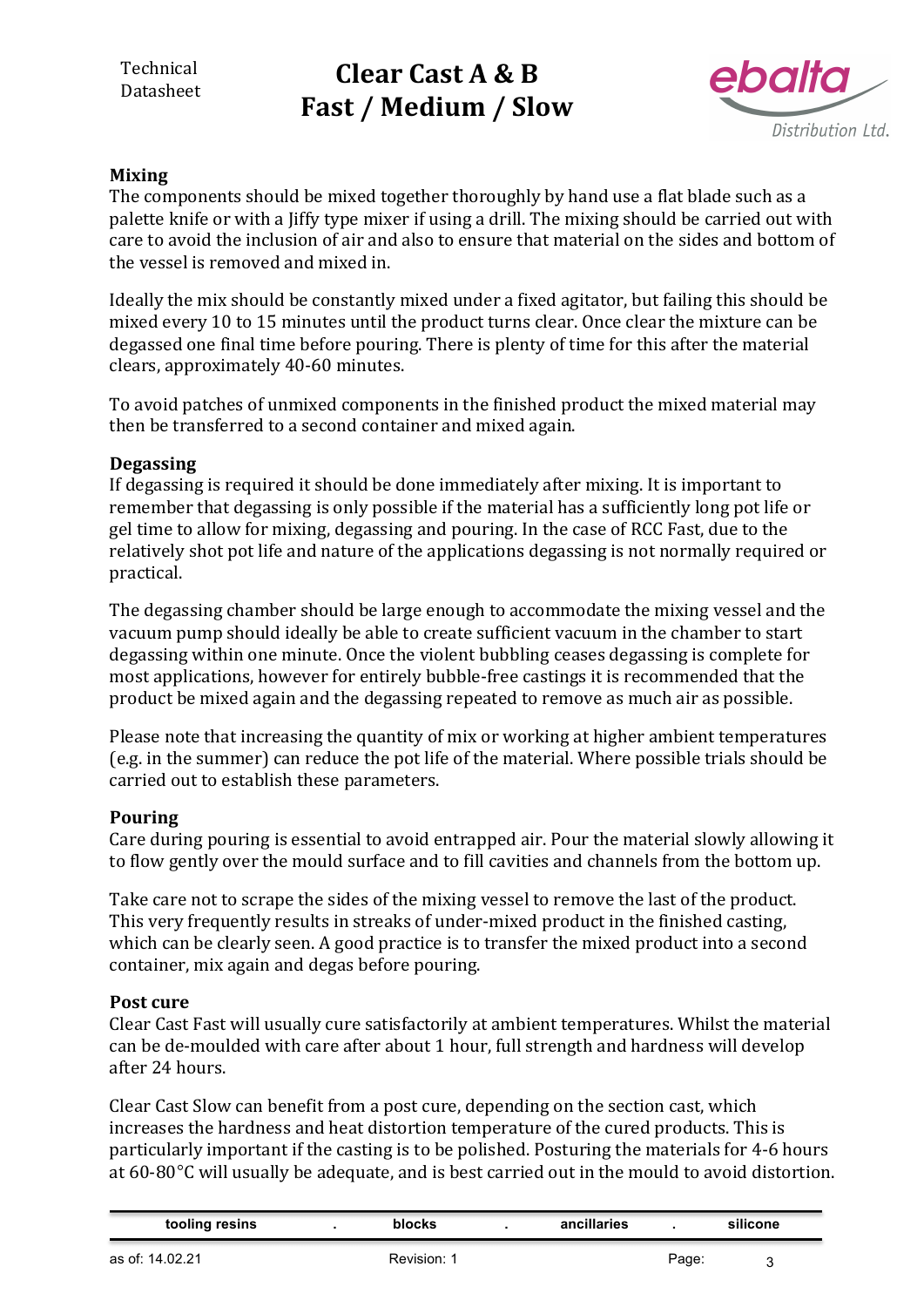Technical Datasheet

# **Clear Cast A & B** Fast / Medium / Slow



With very thick castings or large masses some shrinkage is to be expected in corners, especially during a post cure. This can be alleviated by allowing the product to gel and the exotherm subside before pouring more resin into the corners and then post curing in the oven.

## **Chemical Handling**

The relevant Safety Data Sheets should be read carefully before using this material.

Good housekeeping is important with this material as with all chemicals. Spillages should be wiped up immediately and containers wiped clean after use. Isocyanate spillages can be especially hazardous and the Safety Data Sheet should be consulted for the correct cleaning up procedure.

## **Storing**

Both components will absorb moisture, which will detract from obtaining satisfactory product. Exposure to atmosphere should therefore be minimised and containers sealed as soon as possible after use. Ideally part-used containers should be purged with dry nitrogen before resealing.

The components should be stored in their original containers in a dry place at  $5\text{-}25^{\circ}\text{C}$ .

Both components have a minimum shelf life of 12 months from the date of manufacture when stored correctly in unopened containers.

## **Safety Measure**

Please follow the precaution instructions of the Government Safety Organisation of the chemical industry when working with this material. Please follow safety advice.

The Safety Data Sheets provide information on the health and safety aspects of these materials. Please contact **ebalta** Distribution Ltd if you do not have the necessary Safety Data Sheets.

The Clear Cast Part A components are not classified according to the requirements of the CHIP regulations. However care should be taken to avoid direct contact and gloves, goggles and impervious overalls should be worn.

The Clear Cast Part B isocyanates are classified as TOXIC by inhalation. In addition it may cause sensitisation by inhalation and skin contact and is classified as IRRITANT to eyes, respiratory system and skin. At room temperature the vapour hazard is low but significant and care should be taken not to allow vapours to accumulate. This is especially likely if the product is heated. Avoid direct contact with skin and eyes by means of gloves, goggles and impervious overalls.

| tooling resins | ำlocks | ancillaries | silicone |  |
|----------------|--------|-------------|----------|--|
|                |        |             |          |  |